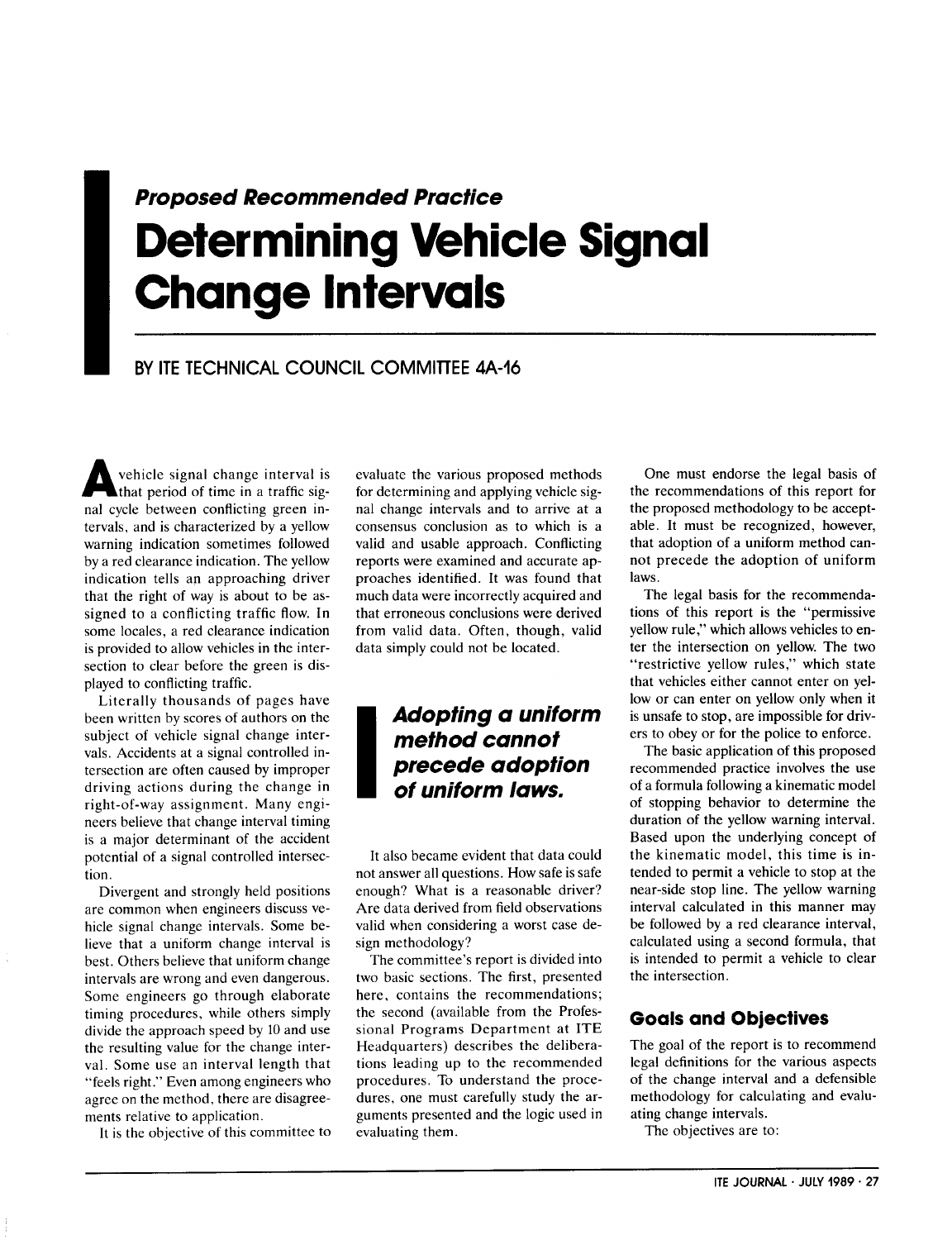- **1.** Develop methodology that appears reasonable to the general public and that is readily defensible in a court of law.
- 2. Allow easy identification of violators by law enforcement agents.
- 3. Ensure the policies consider that the provision of reasonable safety is superior to the desire for operational efficiency when these signal timing objectives conflict.
- 4. Avoid extensive field and office work, major equipment revision, and other costly procedures.

## **Definitions**

The definitions presented below are from the *Uniform VehicleCode'* and the Federal Highway Administration's *Man-* *ual on Uniform Trafjic Control Devices*  $(MUTCD)$ , $2$  except as noted. The proposed methodology is designed to implement the legal framework provided by the definitions. Agencies operating under different laws may need to adapt the methodology accordingly; however, following the prescribed procedures will meet or exceed the requirements of most current laws.

### **Green Indication**

Vehicular traffic facing a circular green indication may proceed straight through the intersection, or turn right or left as allowed by opposing traffic, except as such movement as modified by lane use signs, turn prohibition signs, lane markings, or roadway design. Vehicular traffic facing a green arrow indication, shown alone or in combination with another indication, may cautiously enter the intersection only to make the movement indicated by such arrow, or such other movement as is permitted by other indications shown at the same time. But vehicular traffic, including vehicles turning right or left, shall yield the right of way to other vehicles and pedestrians lawfully within the intersection or an adjacent crosswalk, at the time such signal indication is exhibited.

## **Yellow Indication**

Vehicular traffic facing a steady circular yellow or yellow arrow signal is thereby warned that the related green movement is being terminated or that a red indica-

This ITE proposed recommended practice, "Determining Vehicle Signal Change Intervals," was developed by ITE Technical Council Committee 4A-16. A summary of the associated literature review and committee deliberations, as well as a complete list of references, can be obtained from the Professional Programs Department at ITE Headquarters.

A summary of this proposed recommended practice was originally published in the May 1985 *lTE Journal.* Numerous comments were received, including a request for a public hearing, which was conducted in January 1986. All comments received were considered and addressed by the committee, and revisions were made to the report. The revised report was then submitted for review to all persons who had previously submitted comments. Once again, numerous comments were received. Technical Council then instructed the Department 4 Standing Committee to revise the report and instructed ITE Headquarters to republish the report and sponsor another public hearing. **A hearing** will be held on Wednesday, September 20, 1989, **in conjunction with tbe ITE 59th Annual Meeting, in San Diego, California.**

If you would like to speak at the open hearing, please send a written copy of your planned remarks, along with your name, address, and phone number, to ITE Headquarters by **September 1,1989.** If you cannot attend the hearing but would like to comment on the report, you are invited to send a written statement to ITE Headquarters by **September 11.** Remarks and written statements should be limited to the issues covered in the proposed recommended practice. Send your remarks or statement to: Institute of Transportation Engineers, Professional Programs Department, 525 School Street, S. W., Suite 410, Washington, D.C. 20024-2729 USA; telephone: 202/554-8050; telex: 467943 ITE WSH CI; Fax: 202/863-5486.

Comments and suggested revisions will be considered by the Technical Council Department 4 Standing Committee before the report is submitted to the ITE Standards Approval Board for a final decision on adoption as a recommended practice of the Institute.

Members of Technical Council Committee 4A- 16 responsible for the development of this proposed recommended practice were: Robert L. Carstens, P.E. (FL), Chairperson; Kenneth R. Agent, P.E.  $(A)$ ; Dharam C. Bobra, P.E.  $(A)$ ; Martin G. Buehler, P.E. (M); Eugene A. Burbridge, P.E. (A-Ret); Richard H. Davis, P.E. (F); Gary A. Funk; Alberto Santiago; Robert M. Shanteau, PE. (A); and Hart L, Solomon P.Eng. (M). Jack A. Butler, Jr. (A), previously served as chairperson of this committee.

Members of the Department 4 Standing Committee at the time this report was developed were: Richard T. Klatt, P.E. (F), Chairperson; Earl E. Newman, P.E. (F), Assistant Department Chairperson; Robert T. Alguire, P.E. (M); Jeffrey M. Arey, P.E. (M); Ronald E. Magahey, PE. (M); Harry B. Skinner, P.E. (FL); James W. Sparks (A); and Greg T. Smith, P.E. (M).

Current members of the Department 4 Standing Committee are: Jeffrey M. Arey, P.E. (M), Chairperson; Gary W. Euler (A), Assistant Chairperson; Robert T. Alguire, P.E. (M); Jack A. Butler, Jr. (A); Charles P. Kole, P.E. (FL); Ronald E. Magahey, P.E. (M); Greg T. Smith, P.E. (M); James W. Sparks (A); and David E. Woosley, P.E.  $(M)$ .

Certain individual volunteer members of the Institute standards-developing bodies are employed by federal agencies, governmental offices, private enterprise, or other organizations. Their participation in the Institute standards-developing activities does not constitute government agency or other organization endorsement of any of the Institute standards-developing bodies or any Institute standards that are developed by such bodies.

The following common factors, while approximate, represent the appropriate magnitude of conversion from the English system of measurement to the Metric system:

| 1 foot                                   | $= 0.33$ meters    |
|------------------------------------------|--------------------|
| 1 foot per second                        | $= 0.33$ meters    |
|                                          | per second         |
| 1 mile                                   | $= 1.6$ kilometers |
| 1 mile per hour $(mph) = 1.6$ kilometers |                    |
|                                          | per hour (km/      |
|                                          | h)                 |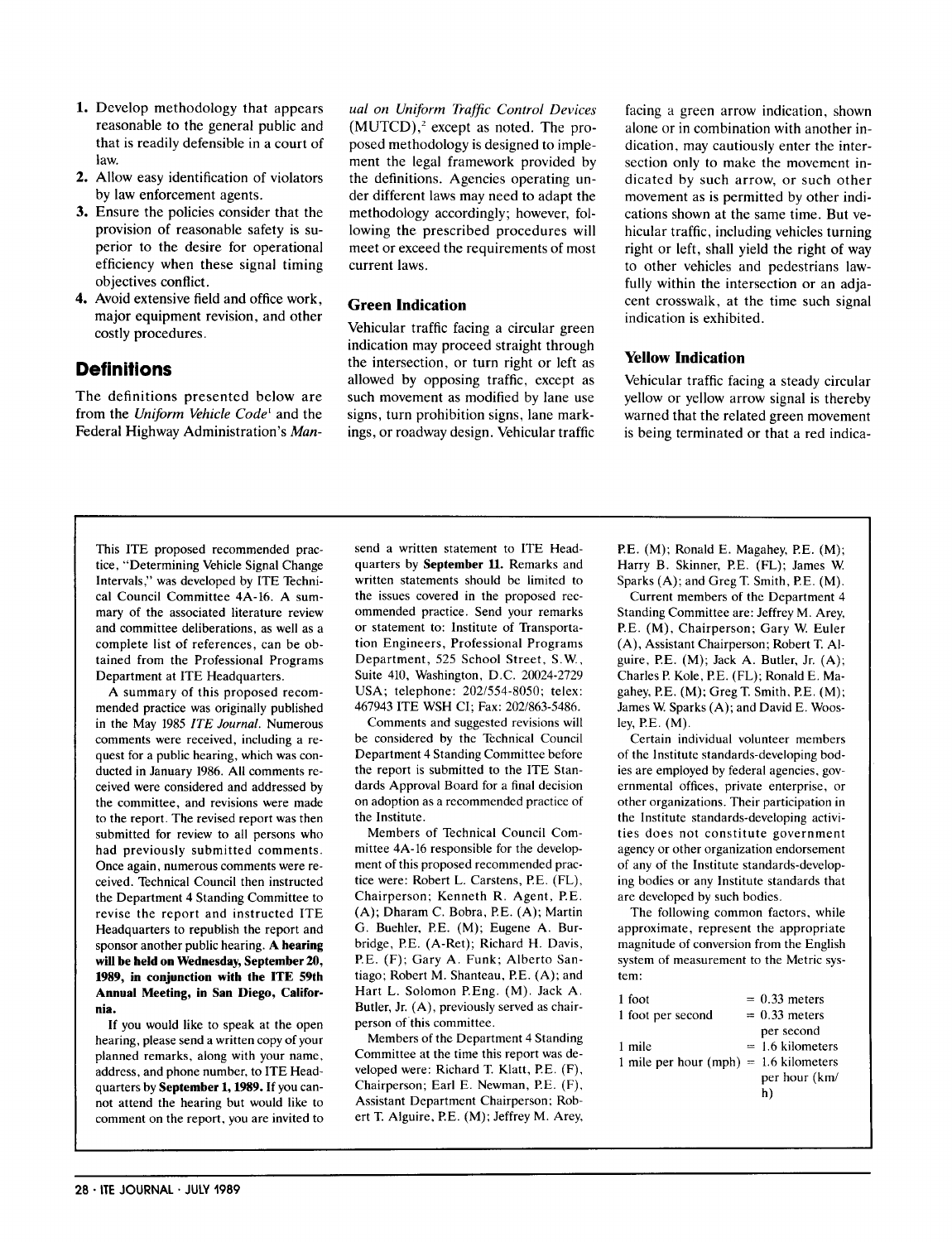tion will be exhibited immediately thereafter. A circular yellow or yellow arrow indication, as appropriate, shall be displayed immediately after every circular green or green arrow interval. Vehicles may legally enter the intersection while the yellow indication is displayed.

## **Red Indication**

Vehicular traffic facing a steady circular red or red arrow indication alone shall stop at a clearly marked stop line, but if none, before entering the crosswalk on the near side of the intersection, or if none, then before entering the intersection, and shall remain standing until an indication to proceed is shown. Vehicles that legally entered the intersection while a green or yellow indication was displayed may continue to cross the intersection.

(The red indication definition does not exclude right turn on red, as allowed in many jurisdictions, or such other movements as described by signs permitting certain movements during the display of the red indication. )

## Yellow Warning Interval Timing and Application Procedures

#### **Determining the Yellow Warning Interval**

The formula for determining the length of the yellow warning interval is:

$$
y = t + \frac{v}{2a + 2Gg}
$$

where

- *Y=*  $=$  length of the yellow warning interval, to the nearest 0.1 second;
- *t=*  $=$  driver perception/reaction time, recommended as 1.0 second;
- $\boldsymbol{v}$  $=$  velocity of approaching vehicle, in feet/second;
- *a=* = deceleration rate, recommended as 10 feet/second<sup>2</sup>;
- *g=*  $=$  acceleration due to gravity, 32 feet/second<sup>2</sup>;
- $G =$  grade of approach, in percent divided by 100 (downhill is negative grade).

The formula shown above is based on the standard uniform deceleration kinematic model that has been recommended in the ITE *Transportation and Traffic Engineering Handbook,'* modified to include an adjustment due to the

effects of grade on deceleration, as proposed by Parsonson and Santiago.'

Although the determination of the slope of roadway approaches is rather straightforward, the remaining variable,  $v$  (vehicle speed), can be more difficult to determine. The speed is generally taken to be that represented by a locally chosen percentile of approach speeds, usually the 85th percentile.

Some agencies may believe the collection of speed data to be a violation of the previously mentioned objective of avoiding extensive field and office work. It may be possible to use the posted speed limit as the approach speed. Such a policy may not be unreasonable given that drivers approaching at higher speeds are violating the law. Care should be taken to ensure that the speed limit is reasonable.

## **I It maybe possible to use the posted speed as the approach speed.**

Determining the approach speed to use for timing the yellow warning interval for protected turn phases is more complicated than for through phases due to the changing approach speed of vehicles preparing to make a turn. Turning vehicles may be either approaching at through vehicle speed and slowing down to a safe turning speed, or accelerating from a stop condition in a queue.

The formula shown above is possibly inappropriate for calculating the yellow warning interval for a protected turn phase; however, the application of a more complete model is very cumbersome, and its use may violate Objective 4. Appropriate selection of approach speed can allow one to produce a good approximation of the timing that would have been produced by employing the more rigorous model.

Consider two possible cases. A vehicle is approaching an intersection at a through vehicle speed, which we will assume is higher than what could be safely used to execute the turn. A green leftturn arrow is being displayed. The driver begins braking to slow the vehicle to the turning speed. The signal display

changes to a yellow arrow. The driver must choose whether to stop by increasing the rate of deceleration, or continue on and execute the turn, perhaps at a higher speed than initially planned.

The second case is entirely different. The driver of a vehicle stopped in a queue accelerates from a stop condition, perhaps to a speed higher than that at which the turn will be accomplished if there is some distance to the point at which the turning maneuver begins. Should the signal display change to a yellow arrow now, stopping would require going from an accelerating mode to a stopping one.

In the first case, perception-reaction time is considerably reduced as the driver's foot is already on the brake pedal. In the second case, perception-reaction time is probably increased over that for non-accelerating vehicles, and the propensity to stop may be diminished.

The through vehicle procedure may produce an adequate initial yellow warning interval length if the normal perception-reaction time is used and if the vehicle speed used is the average of the through vehicle speed and the turn execution speed. Vehicles decelerating from a through vehicle speed may be traveling faster, but the excessive perception-reaction time may provide the necessary adjustment. Similarly, the higher speed used may offset the perception-reaction time of accelerating vehicles.

## **Measure of Effectiveness**

The primary measure of effectiveness for the yellow warning interval is the percentage of vehicles entering the intersection after the termination of the yellow indication—that is, during the red following the yellow.

The logic behind the methodology for determining the length of the yellow warning interval is that the duration should provide adequate time for a vehicle to traverse the stopping distance required by a reasonable driver. A driver closer to the intersection will proceed through the intersection when presented with a yellow indication. A reasonable driver further away from the intersection at the onset of the yellow indication will decide to stop and has sufficient distance to do so safely. The values used for the several variables are selected to determine the time to travel the stopping distance.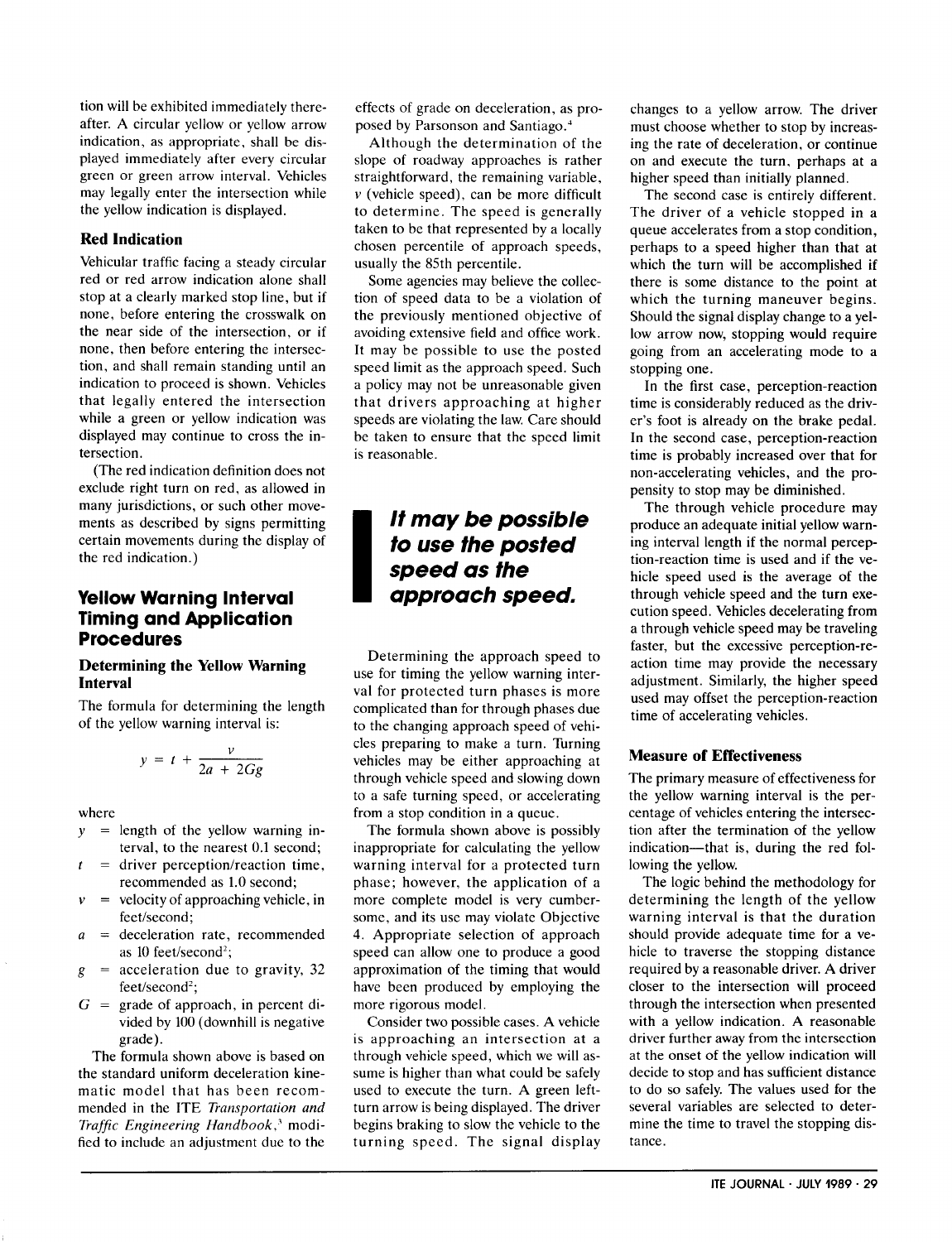When the percentage of vehicles that are last through the intersection, which enter on red, exceeds that which is locally acceptable (many agencies use a value of 1-3%), the yellow intervaI should be lengthened until the percentage conforms to Iocal standards.

### **Factors that May Influence the Length of the Yellow Warning Interval**

Sometimes physical conditions exist that may also affect the likelihood of lastthrough vehicles to enter on red—that is, cause the stopping probability curve to deviate from the norm. Some of these conditions are:

*Signal head visibility.* The displays may be too small, washed out by competing background light sources (such as the sun, street lights, especially low pressure sodium fixtures, billboards, and commercial signing), blocked by overhanging vegetation, poorly located with respect to the driver's range of vision, or obscured by geometric alignments or other vehicles. Correction of the visibility deficiencies should be completed and evaluated before yellow interval timing is changed.

*Approach grade.* Excessive downhill grades may produce very long stopping distances. Extreme grades, both uphill and downhill, in excess of 5%, may seriously diminish the driver's desire to stop. At such locations, advisory speed plates on "Signal Ahead" sign assemblies may have some effect, but additional active measures, such as "Prepare to Stop When Flashing" sign and flashing beacon assemblies, may be required. The "Prepare to Stop" flashing beacon(s) should be positioned at least as far from the intersection as the upstream end of the stopping distance. The beacon would begin flashing prior to the onset of yellow so that a driver approaching the signal will see the flashing beacon before the yellow warning interval begins.

*Vehicle mix.* While not definitely proven, it seems likely that truck drivers utilize lower rates of deceleration than automobile drivers, and that truck drivers are less likely to stop for a traffic signal. It has been shown that because they tend to have longer headways than other vehicles, trucks are proportionately more likely to be the last vehicle through or the first to stop.' It has also been shown that truck braking performance does not compare favorably with that of automobiles during abrupt stopping maneuvers." Longer yellow warning interval times may be required on approaches that have a high percentage of truck traffic. National guidelines for quantifying what constitutes a "high percentage" have not been established.

*Railroad crossings.* Uneven railroad crossings have the effect of decreasing speeds as drivers decelerate to avoid discomfort when crossing. Irregular vertical alignment has a similar effect, the result of which is that drivers may take longer to reach the intersection than they may have anticipated. This error can lead to drivers deciding they can reach the intersection before the onset of the red indication when, in fact, they cannot. As a result, vehicles enter on red.

*Other factors.* A study conducted by Yauch<sup>7</sup> found that as average vehicle headways on an approach decrease, drivers' tendency to enter the intersection during the yellow warning interval and red clearance interval increases for a given speed. It was also found that drivers approaching from the far side of the through roadway in a "T" intersection entered longer after the onset of yellow than at other locations. There is also some indication that cycle length, as it defines the potential delay to a stopping vehicle, affects the tendency of drivers to enter during the change interval. Increasing the length of the change interval will not always correct the problem, as drivers may be making a conscious decision to enter when they could have stopped. Hulscher has proposed enforcement procedures to address such behavior." He describes a method of random photographic surveillance that is designed to increase the perceived risk to a driver entering on red. Selective enforcement efforts of other types are also useful.

## Red Clearance Interval Timing and Application Procedures

#### **Determining the Need for a Red Clearance Interval**

In some cases, jurisdictions will want to provide vehicles that enter on the yellow sufficient time to clear the area of conflict before the right of way is reassigned.

As vehicles may legally enter the intersection during the display of the yellow indication, the yellow warning interval is not a clearance interval, as Bissell and Warren<sup>9</sup> and others have shown.

If it is the policy of the local agency to provide clearance time, the traditional practice has been either to add the time to the yellow warning interval, or to use what has previously been called the "all red interval;' herein referred to as the red clearance interval. When clearance time is to be provided, it should be in the form of a red clearance interval (additional details are elsewhere in this proposed recommended practice).

Red clearance time is provided to prevent accidents that may arise from the presence of conflicting vehicles and pedestrians in the intersection. Agent<sup>10</sup> proposed a formula that can identify those locations that are experiencing a higher number of "correctable" accidents than the average for the locale:

$$
c = a + (K\sqrt{a}) + 0.5
$$

where

- $c =$  critical number of accidents:
- *a =* average number of accidents at all locations;
- $K =$  selected level of statistical significance (for example, 95% certainty  $= 1.65$ ).

A location that experiences a number of correctable accidents, such as rightangle types, equal to or greater than  $c$ has an accident experience that exceeds the norm at the level of statistical significance provided by *K.* Such a location also should be assessed on the basis of accident rates considering the amount of exposure. Bissell and Warren suggested a value of one right-angle accident per million entering vehicles as a guide.' Red clearance intervals should be considered at any location experiencing an abnormally high number of accidents.

## **Determining the Initial Red Clearance Interval**

or

Depending on the policy of the local agency, the initial red clearance interval timing is determined by one of the following:

$$
r = \frac{w + L}{v} \tag{1}
$$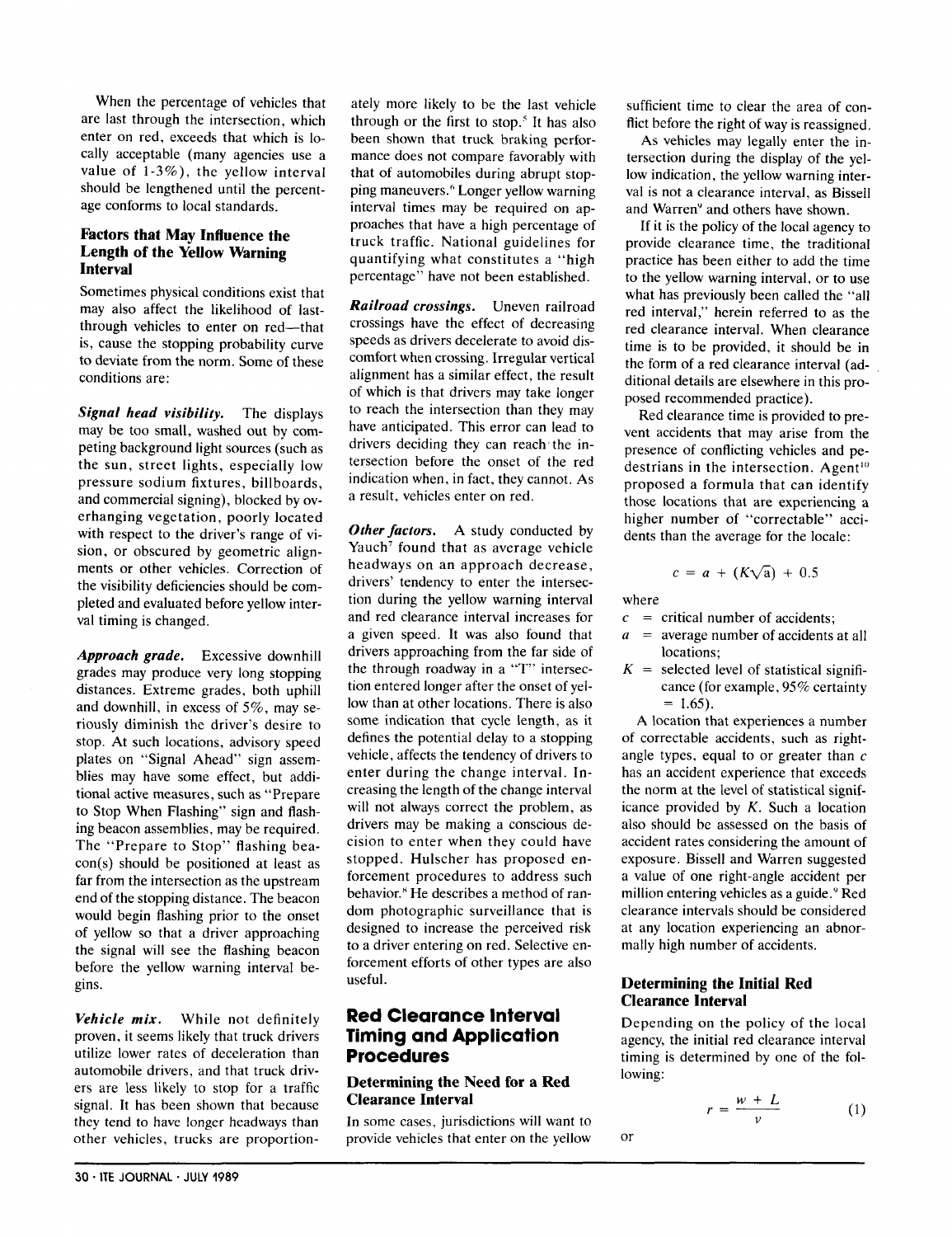or

$$
\frac{P}{v} \tag{2}
$$

$$
\frac{P+L}{v} \tag{3}
$$

where

*r=*  $=$  length of the red clearance interval, to the nearest 0.1 second:

v

- *w=* width of the intersection, in feet (or meters), measured from the near-side stop line to the far edge of the conflicting traffic lane along the actual vehicle path;
- *P=* width of intersection, in feet (or meters), measured from the nearside stop line to the far side of the farthest conflicting pedestrian crosswalk along the actual vehicle path;
- $L =$  length of vehicle, recommendents as 20 feet;
- *v=* speed of the vehicle through the intersection, in feet (or meters) per second.

Although receiving limited evaluation until recently, intersection width can take a wide range of values depending on its definition and method of measurement. In this report, intersection width is defined by the actual path followed by a vehicle executing the related movement. In the case of a turning vehicle, intersection width is measured along the curved path traveled by the vehicle from the near-side stop line to the far edge of the area of conflict.

The difference between the three formulas listed above relates to defining the area of conflict, the intersection width, and the location of the vehicle at the end of the red clearance interval. Formula 1 is intended to place the vehicle entirely out of the area of conflict with vehicular traffic that is about to receive a green indication. Formula 2 is designed to place the vehicle to a point directly in front of pedestrians waiting to cross the far-side crosswalk. Formula 3 should provide time for the clearing vehicle to be out of the area of conflict with both vehicular and pedestrian traffic.

Consideration of pedestrians is a relatively new provision. It is included as a result of a major study of pedestrian behavior and signal control technologies.<sup>11</sup> The study found that the first pedestrian to enter the crosswalk at the onset of Walk/green phase has less than a one second start-up delay. Given that the pedestrian queue can be located as close as a few inches from moving traffic lanes, protection of pedestrians from clearing vehicles may be as critical as that of entering vehicles.

The recommended application of the formulas is to use Formula 1 where there is no pedestrian traffic, the longer of Formula 1 or 2 where there is the probability of pedestrian crossings, and Formula 3 where there is significant pedestrian traffic or the crosswdlk is protected by pedestrian signals. Note that in application, most crosswalks are located such that the far side is closer to the intersection than the 20-foot vehicle length used.

It may be possible with some controller units to delay the onset of the Walk indication relative to the start of the related green. With this operation, the Walk indication is delayed by an amount of time equal to the excess of the results of Formula 3 over Formula 2. The advantage of this is that vehicular traffic is less delayed, although the savings is generally very small.

In determining what traffic flow(s), pedestrian and vehicular, may conflict with clearing vehicles, the timing engineer should consider all possible phase sequences.

As with calculating yellow warning intervals, the selection of an appropriate value for vehicle speed is very important. The effect of vehicle speed on the length of the red clearance interval is the opposite of that on the length of the yellow warning interval—as crossing speed increases, the length of the clearance interval decreases.

## **I Excessive downhill grades may produce long stopping distances.**

To provide a reasonable red clearance time, the use of the same value for vehicle speed is not always valid. This is especially true for protected turn phases (additional details elsewhere in this proposed recommended practice). The preferable method for identifying the vehicle speed involves speed sampling, but estimation methods are also available.

Parsonson and Santiago proposed that the entire change interval (yellow plus

clearance) be calculated at both the 15th and 85th percentile approach speeds, with the change interval's length equal to the greater of the two.' As modified by Butler, in the rare cases where the 15th percentile speed produces a longer interval, the red clearance interval calculated at the 85th percentile speed is increased by the difference.'2 The original yellow warning interval calculated at the 85th percentile speed is retained. The assumption is that part of the yellow warning interval is used to provide the additional clearance needed by slower vehicles.

If a speed sample is available for each approach at the intersection, the determination of 15th and 85th percentile speeds is not difficult, but as discussed earlier, conducting spot speed studies may not be feasible. It may be possible to estimate the relevant percentiles by assuming that the 15th percentile speed is approximately two standard deviations below the 85th percentile. As the standard deviation found in most speed samples is in the range of 3-6 mph, it maybe reasonable to assume that the 15th percentile speed is 10mph less than the 85th percentile speed.

Turn maneuver speeds used for red clearance timing are those that are used in executing the turn, so the speed used should normally be less than that used in calculating the yellow warning interval time. Accordingly, the simplest way to identify the average turning speed is to make sample runs.

Because of the lower speed, generally 10-25 mph depending on the severity of the maneuver, the difference beween the 15th and 85th percentile speeds may not be as great as that for through vehicles.

#### **Measures of Effectiveness**

As with the yellow warning interval, the test of a red clearance interval is whether the desired result is produced. Do vehicles really clear the area of conflict, as defined by the selected equation's intent and the desired compliance percentage? If the yellow warning interval is too short, vehicles will still be in the area of conflict even if the red clearance interval is correct. It is therefore appropriate to first evaluate the yellow warning interval.

One manifestation of an inadequate red clearance interval is a high incidence of right-angle and, where applicable, left-turn accidents. The statistical test